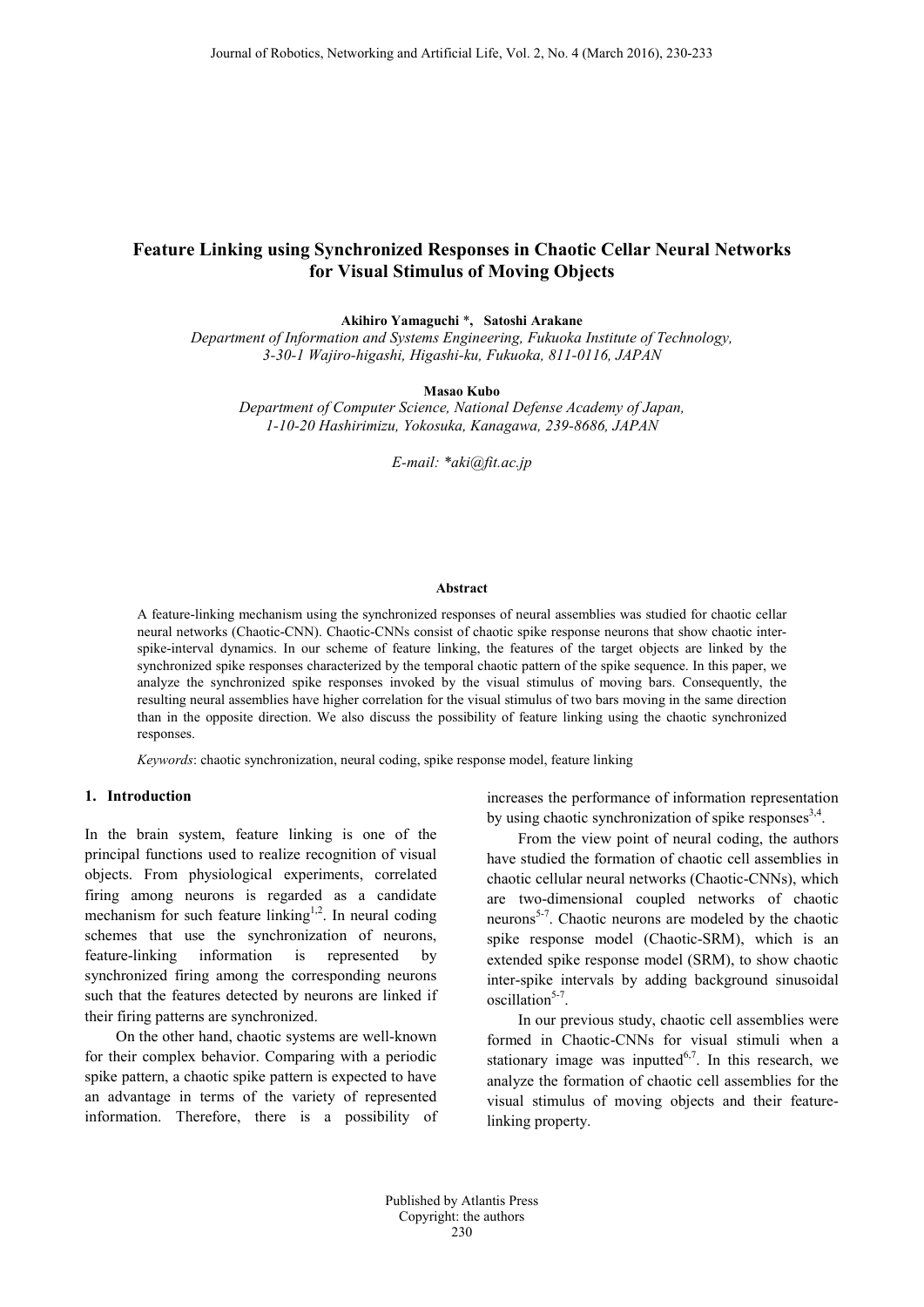*Akihiro Yamaguchi, Satoshi Arakane, Masao Kubo*

#### **2. Chaotic Cellular Neural Networks**

Chaotic-CNNs are defined as two-dimensional coupled systems of Chaotic-SRM<sup>5-7</sup>. In the following section, the definitions of the neuron model and the network are described, respectively.

#### *2.1. Neuron Model*

As a neuron model, we use a Chaotic-SRM, which is an extended spike response model (SRM). The SRM was introduced by Gerstner and Kistler<sup>8</sup>. The definition of a Chaotic-SRM is as follows.

The membrane potential  $u(t)$  of the neuron at time t is defined as

$$
u(t) = u_{rest} + \eta(t - t^*) + \beta,\tag{1}
$$

where  $u_{rest}$ ,  $t^*$ , and  $\beta$  denote the resting potential, the last firing time, and the external input, respectively. The kernel function  $\eta$  is defined as

$$
\eta(t - t^*) = -\eta_{init} \exp\left(\frac{t - t^*}{\tau_{\eta_0}}\right) \Theta(t - t^*),\tag{2}
$$

where  $\tau_{\eta_0}$  is the time constant of the spike response and  $\Theta$  is a step function such that  $\Theta(s)$  is 1 for  $s \geq 0$  and 0 for other values.

In this model, when the membrane potential exceeds the threshold value  $\theta$ , the neuron fires and the membrane potential is reset by the update of the last firing time  $t^*$ . The term  $-\eta_{init}$  is the initial value of the kernel function  $\eta$  after firing.

We extended the original SRM to show the chaotic response by adding a background sinusoidal oscillation in the same way as for a bifurcating neuron<sup>9</sup> and a chaotic pulse-coupled neural network $\frac{1}{4}$ . In our model, background oscillation is added to the term  $\eta_{init}$  such that

$$
\eta_{init} = \eta_0 - A_{\eta_0} \sin(2\pi \omega_{\eta_0} t^* + \phi), \tag{3}
$$

where  $A_{\eta_0}$ ,  $\omega_{\eta_0}$ , and  $\phi$  denote the amplitude, the frequency, and the phase shift of the background oscillation, and  $\eta_0$  is constant. The Chaotic-SRM shows various chaotic behaviors depending on the parameters  $A_{n_0}$  and  $\beta$ .

## *2.2. Definition of a Network*

In a Chaotic-CNN, each neuron is located in an  $N \times M$ lattice and connected to neighbors. Let  $n_{x,y}$  be a neuron located at the position  $(x, y)$  where  $x \in \{0, 1, \dots, N - 1\}$ and  $y \in \{0,1,\dots,M-1\}$ . The membrane potential  $u_{x,y}$ of the neuron  $n_{x,y}$  is defined as

$$
u_{x,y}(t) = u_{rest} + \eta(t - t_{x,y}^*) + \beta_{x,y} + \xi \times \sum_{n_{x',y'} \in B(x,y;r)} o_{x',y'}(t)
$$
 (4)

where  $u_{rest}$ ,  $t_{x,y}$ ,  $\beta_{x,y}$ ,  $\xi$ , and  $B(x, y; r)$  denote the resting potential, the last firing time, the external input, the coupling weight, and the set of connected neurons, respectively. A set of connected neurons is defined as

$$
B(x, y; r) = \{n_{x', y'} | (x', y') \neq (x, y),
$$
  
\n
$$
\max(|x - x'|, |y - y'|) \leq r,
$$
  
\n
$$
0 \leq x' \leq N - 1, 0 \leq y' \leq M - 1 \}.
$$
\n(5)

The function  $o_{x',y'}$  is the output from the connected neuron  $n_{x',y'}$  and is defined as

$$
o_{x',y'}(t) = \sum_{\substack{t_{x,y}^* < t_{x',y'}^{(k)} + \Delta \varepsilon < t}} \varepsilon(t - t_{x',y'}^{(k)} - \Delta \varepsilon)
$$
(6)

where  $t_{x',y'}^{(k)}$ , denotes the k<sup>th</sup> firing time of the neuron  $n_{x'y'}$  and  $\Delta \varepsilon$  is the time delay of the synaptic connection. The kernel function  $\varepsilon$  describes the response of the synaptic connection. The definition of the kernel function  $\varepsilon$  is

$$
\varepsilon(s) = \frac{s}{\tau_{\varepsilon}} \exp\left(-\frac{s}{\tau_{\varepsilon}}\right) \Theta(s),\tag{7}
$$

where  $\tau_s$  is the time constant of the synaptic connection.

## *2.3. Gradient Field of a Phase Shift*

In this research, to emphasize the synchronized response in one direction, a gradient field of a phase shift is introduced in Eq. (3). The gradient field of a phase shift is defined as,

$$
\phi_{x,y}(\alpha) = D(\cos(\alpha) x + \sin(\alpha) y) \mod 2\pi, \qquad (8)
$$

where *D* is the constant gradient and  $\alpha$  is the direction of the gradient. Therefore,  $\phi_{x,y}$  is the same value in the orthogonal direction to  $\alpha$  in a Chaotic-CNN.

#### **3. Numerical Analysis of Two Coupled Neurons**

As a preliminary numerical experiment, we examined the synchronization property of two coupled neurons corresponding to a  $2 \times 1$  Chaotic-CNN. In this case, the neurons  $n_{0,0}$  and  $n_{1,0}$  were coupled. In the numerical simulation, the parameter values of the Chaotic-SRM were set as follows:  $u_{rest} = -70$  mv,  $\theta = -35$  mv,  $\eta_0 = 55$ ,  $\tau_\eta = 10$ ,  $\omega_{\eta_0} = \frac{0.75}{2\pi}$ ,  $A_{\eta_0} = 10.9$ ,  $\tau_\varepsilon = 1.5$ and  $\Delta \varepsilon = 0.1$ . The external input was chosen as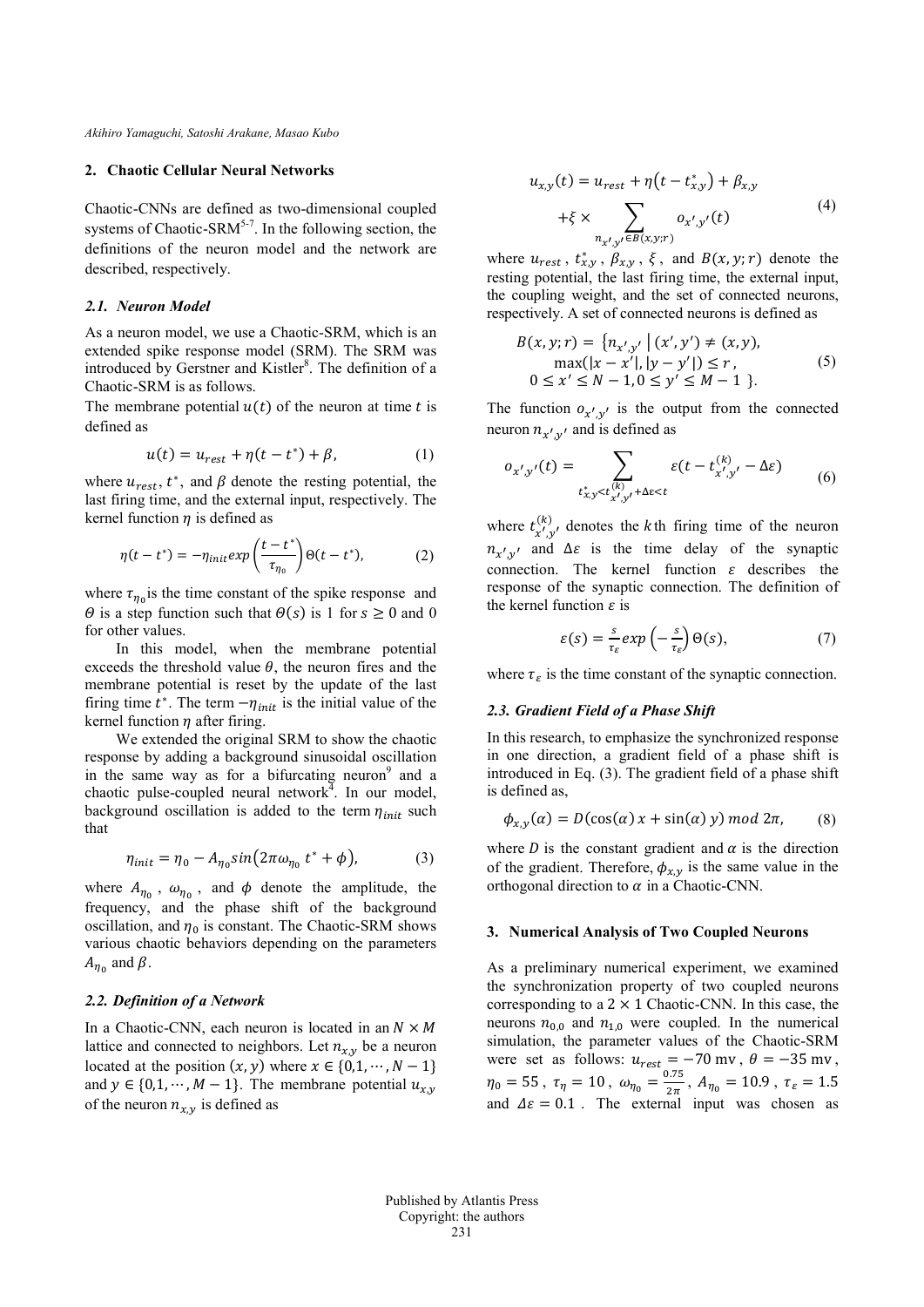$\beta_{0,0} = \beta_{1,0} = 52.5$  such that a single neuron exhibits a chaotic spike response.

As an index of synchronization, the crosscorrelation between two spike sequences was analyzed. Let  $S_{x,y}$  be the set of the firing times of the neuron  $n_{x,y}$ . The cross-correlation between  $S_{x,y}$  and  $S_{x',y'}$  with the time shift  $\Delta t$  is defined as

$$
CC(S_{x,y}, S_{x',y'}; \Delta t) = #({t_{x,y}^{(k)}} \in S_{x,y} | \exists t_{x',y'}^{(l)} \in S_{x',y'},
$$
  

$$
|t_{x,y}^{(k)} - t_{x',y'}^{(l)} - \Delta t| \le \Delta s}) / #(S_{x,y})
$$
 (9)

where  $#(X)$  denotes the number of elements of X and  $\Delta s$  is the time resolution of coincident firing. In this research,  $\Delta s$  was set to 0.5 ms. The auto-correlation was defined as  $AC(S_{x,y}; \Delta t) = CC(S_{x,y}, S_{x,y}; \Delta t)$ . In the case of  $\Delta t = 0$ , the cross-correlation  $CC(S_{x,y}, S_{x,y}; 0)$ corresponds to the ratio of synchronized spikes.

We simulated these two coupled neurons and calculated



Fig. 1. Cross-correlation vs. coupling weight  $\xi$  for two coupled neurons.



Fig. 2. Cross-correlation vs. phase shift difference ( $\phi_{1,0}$  –  $\phi_{0,0}$ ) for two coupled neurons.

the cross-correlation  $CC(S_{0,0}, S_{1,0}; 0)$  for the generated spike sequences. Results are shown in Figs. 1 and 2. Fig. 1 shows the dependency of cross-correlation on the coupling weight  $\xi$ . In the case of equivalent phase shifts for the two neurons  $(\phi_{0,0} = \phi_{1,0})$ , the complete synchronization was such that  $CC(S_{0.0}, S_{1.0}; 0) \simeq 1$ was achieved by increasing the coupling weight  $\xi$ . Fig. 2 shows the dependency of cross-correlation on the phase shift difference  $(\phi_{1,0} - \phi_{0,0})$ . The crosscorrelation exhibits a selective preference for the case where the difference of phase shifts is 0. In this research, we applied this selective preference of the coupled system to feature linking.

## **4. Numerical Experiment**

## *4.1. Experimental Model*

In order to examine the feature-linking property using synchronized responses, we constructed a simulation model of a  $40 \times 40$  Chaotic-CNN and the motion picture of moving two bars was inputted as a visual stimulus as in physiological experiments investigating a cat's visual cortex<sup>1</sup>. In this research, we also used two motion patterns. One consisted of two bars moving in the same direction (Fig.  $3(a)$ ), and the other was two bars moving in opposite directions (Fig. 3(b)).

The image of a bar was represented by a rectangle of  $5 \times 12$  pixels. The velocity of each bar was 0.07 pixels/ms. The external input  $\beta_{x,y}$  was 52.5 for the neurons inputting the image of the rectangle and 0 for others. The connection parameter  $r$  was 2. The gradient field of the phase shift was set as  $D = 0.353$  and  $\alpha = 0$ .

#### *4.2. Cross-Correlation Analysis*

Numerical simulations were performed for spike responses over 1,000 ms. The cross-correlation was then calculated for the neuron  $n_{20,10}$  and others. The neuron  $n_{20,10}$  was located at the center of the path of bar 1 in Fig. 3.

The cross-correlation for the two bars moving in the same direction (Fig.  $3(a)$ ) is shown in Fig. 4(a), which depicts the formation of neural assemblies in which neurons are synchronized. Furthermore, the neural assembly corresponding to bar 1 had high crosscorrelation with the assembly for bar 2. On the other hand, the cross-correlation for the two bars moving in opposite directions (Fig. 3(b)) is shown in Fig. 4(b). Although Fig. 4(b) also shows the formation of a neural assembly, the cross-correlation between the assembly for bar 1 and that for bar 2 was low.